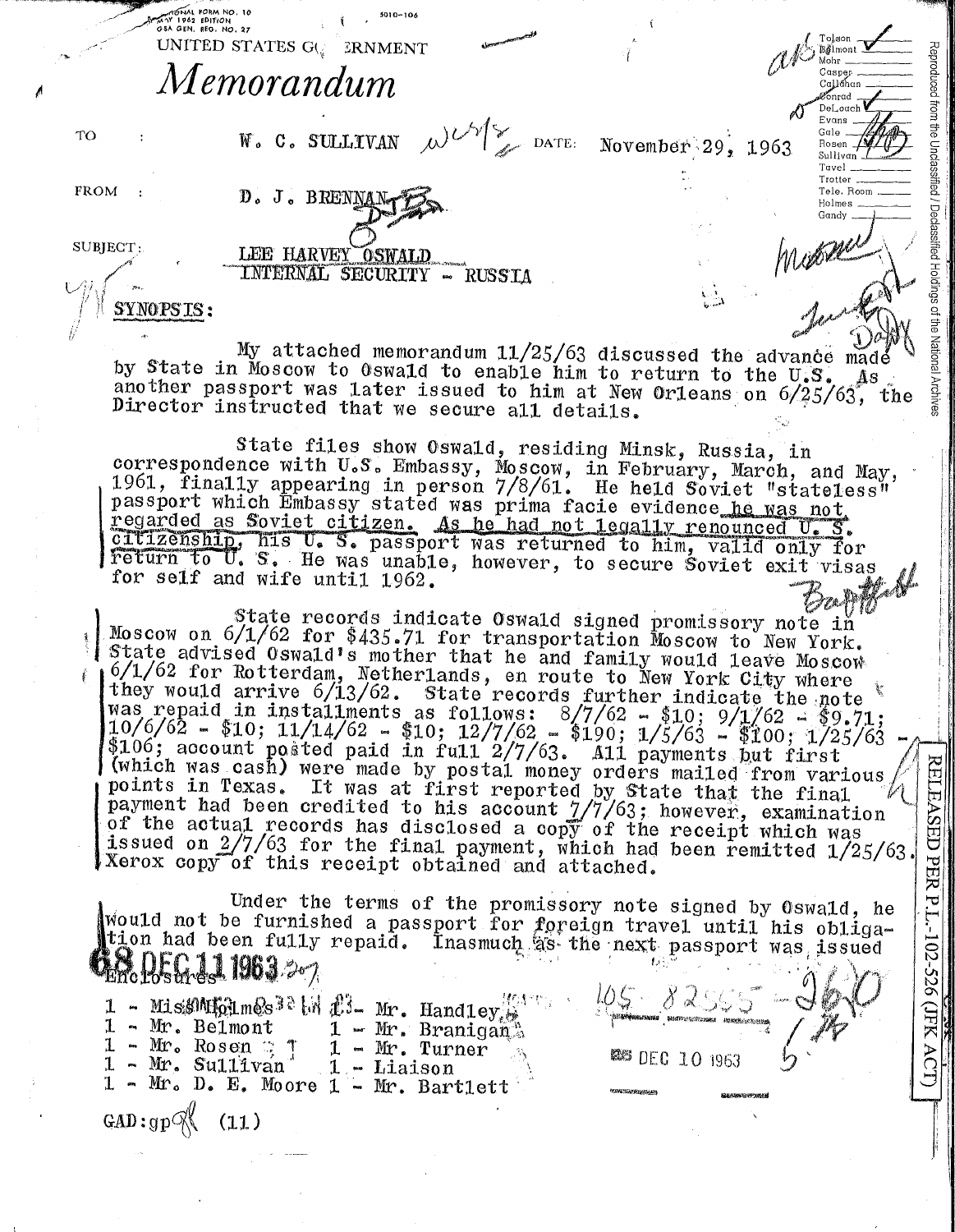Memorandum to Mr. Sullivan<br>
RE: LEE HARVEY OSWALD<br>
to him at New Orleans, Louisiana, 6/25/63, it appears that State did<br>
not exceed the terms of this agreement. State has informed us that<br>
as a matter of routine procedure, in State's appropriation annually to cover these advances. State's ğ Foreign Affairs Manual sets out criteria for such advances, and ₿ specifically authorizes loans to U.S. nationals in "a situation which National is damaging to the prestige of the U. S. Government" without requiring that the individual<sup>1</sup>s loyalty to the U.S. be beyond question.

## ACTION:

 $H<sub>||</sub>$ 

Ac

HO,

D. CL,

 $\mathbf{C}\mathbf{U}\mathbf{F}$  $OF$ 

PENII

For information.

+rtCTED

RELEASED PER P.L.-102-526 (JFK AC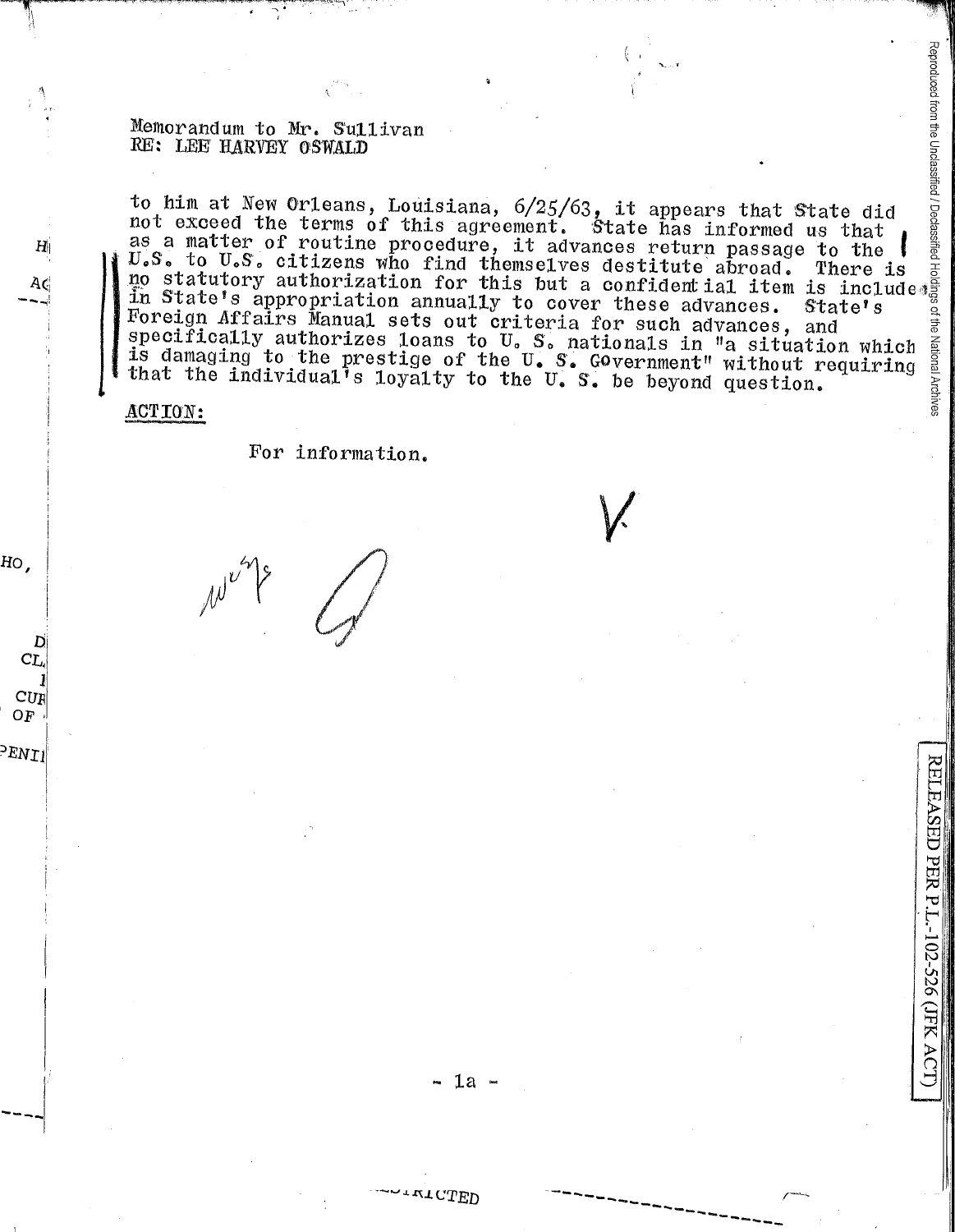## Memorandum to Mr. Sullivan LEE HARVEY OSWALD  $RE:$

## DETAILS:

 $H_1$ 

Ac

HO,

D

CL.

 $\mathrm{CU}_{\mathrm{F}}$ 

OF

PENIL

My attached memorandum 11/25/63 referred to press comment indicating Oswald had received another U.S. passport at New Orleans, Louislana, on 6/25/63. We noted that prior to this State had advanced Oswald his passage back to the U.S. from Russia and that this had The Director asked that we secure all been repaid in installments. details concerning this.

Reproduced from the Unclassified / Declassified Holdings of the National Files of the Department of State disclose on 2/28/61 American Embassy, Moscow, informed Department of State it had received 2/13/61 undated letter from Oswald postmarked Minsk, 2/5/61, and Moscow, 2/11/6 Letter requested return of his American passport and stated desire by him to return U.S. if they could agree to dropping of any legal proceedings against 0swald. He felt if he could show Soviet authorities his American passport, they would give him exit visa. Oswald stated<br>Soviets had at no time insisted he take Russian citizenship and he was living there with nonpermanent papers for a foreigner. He stated he could not leave Minsk without permission so was writing instead of calling in person. He maintained his American citizenship in letter.

On 3/24/61 Embassy, Moscow, notified State it had received letter from Oswald 3/20/61 postmarked Minsk March 5, and Moscow, March 17, stating he found it inconvenient to come to Moscow solely for interview; he did not think it appropriate to seek permission to leave Minsk; he did not intend to abuse his position there and saw no reason why preliminary inquiries could not be sent to him by questionnaire. Embassy stated it had written Oswald it was Soviet Government's position to interpose no objection to visits to Embassy by American citizens in Soviet Union and in order for Embassy to determine his citizenship status, personal interview required so pertinent statements could be **RELEASED** taken under oath.

On  $\frac{5}{26}$ /61 Embassy, Moscow, informed State it had received undated letter from Oswald postmarked  $\frac{5}{16}$ /61 stating in part he desired full quarantees he would not under any circumstances be prosecuted for any action pertaining to this case should he return U.S. Letter stated PER P.L.-102-526 Oswald married to Russian woman who would want to accompany him to U.S Letter stated his status was "without citizenship." Embassy pointed out that if Oswald's designation as "without citizenship" in Soviet internal passport accurate, this was prima facie indication Soviet yGovernment did not regard him as Soviet citizen. Embassy stated it thus appeared he had not yet expatriated himself under Section 349(a)( Immigration and Nationality Act of 1952. Embassy cautioned against (JFK ACT) idea of mailing passport to Oswald and informed state it would request instructions before granting him passport or certificate of identity.

ALOTRICTED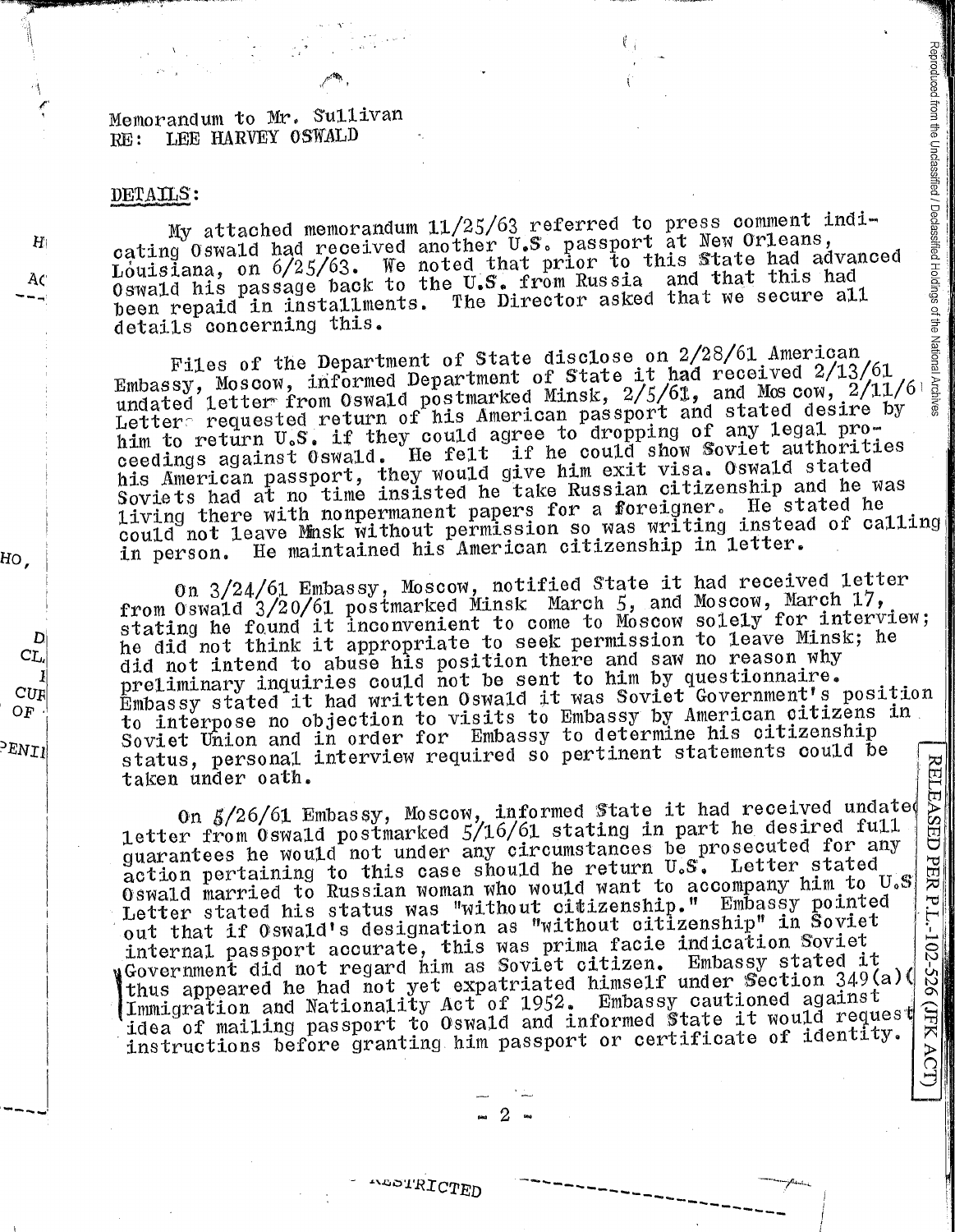Memorandum to Mr. Sullivan RE: LEE HARVEY OSWALD

I

À

LHO.

Cľ

ΓE  $O<sub>H</sub>$ 

OPEN

Embassy, Moscow on 7/11/61 reported to State Oswald appeared at Embassy 7/8/61 re desire return to U.S. with wife. Communication stated he executed questionnaire re possible expatriative actions. Embassy stated in lengthy questioning no evidence was revealed of any action which might have caused loss of U.S. citizenship. Oswald exhibited Soviet internal "stateless" passport 311479 issued Moscow 1/14/60 which Embassy stated is prima facie evidence. Oswald not regarded as Soviet citizen. Oswald claimed never to have applied for Soviet citizenship; related had been employed since 1/13/60 at radio and television factory, Minsk, as metal worker in research shop,<br>earning 90 rubles (approximately \$18). Oswald claimed took no oath and signed no papers for employment; did not join Trade Union Organization; had not been called upon to make radio, press, or personal statements re decision reside Soviet Union; and had been interviewed briefly third day after arrival by radio Moscow but only few routine comments made, no political significance.

Communication reported Oswald stated he had never been subjected to questioning or briefing by Soviets re life before entering USSŘ and never provided such information to any Soviet organization. On this occasion Embassy informally advised Oswald it did not perceive on what grounds he might be prosecuted leading to lengthy imprisonment, but he was clearly informed Embassy could give no assurance regarding prosecution which he understood.

Embassy advised Oswald's passport was returned to him valid only for return to the U.S. to enable him apply for exit visa Communication continued: "Twenty months of the realities in Minsk. of life in the Soviet Union have clearly had a maturing effect on Oswald. He stated frankly that he had learned a hard lesson the hard way and that he had been completely relieved of his illusions about the Soviet Union at the same time that he acquired a new understanding and appreciation of the United States and the meaning of freedom. of the arrogance and bravado which characterized him on his Much. first visit to the Embassy appears to have left him."

On 10/12/61 Embassy, Moscow, detailed letters written by Oswald between July and October outlining his difficulties in obtainin Soviet exit visas for himself and wife, noting they were subjects of increasing harassment in Minsk. He requested Embassy inquire official re visas but Embassy informed him it had no way of influencing Soviet action.

Reproduced from the Unclassified / Declassified Holdings of the National Archive

ALSTRICTED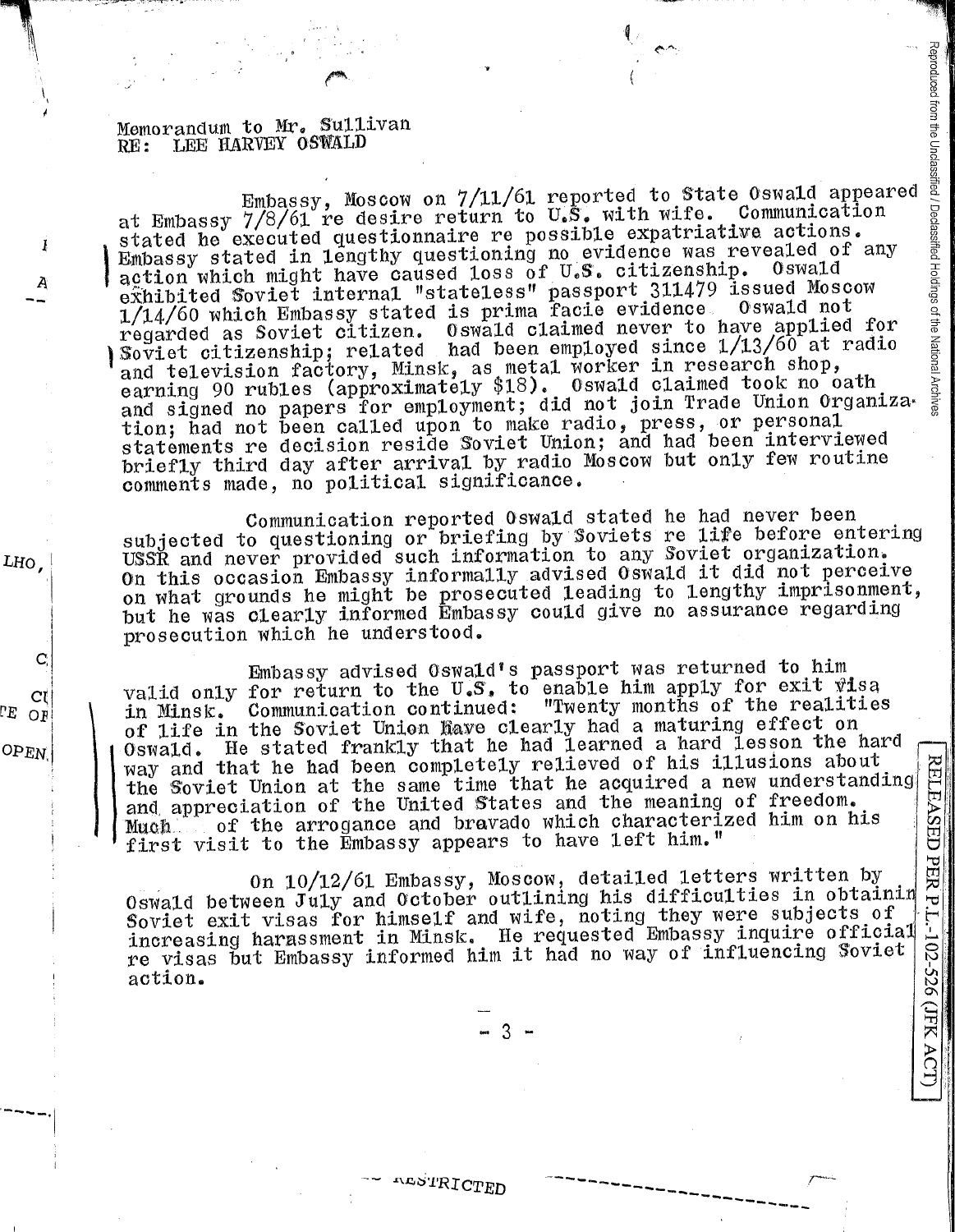Memorandum to Mr. Sullivan RE: LEE HARVEY OSWALD

DAT

On  $1/16/62$  Embassy, Moscow, advised State Oswald had been issued new Soviet resident's permit until  $7/5/62$  and had been assured by Soviets of exit documentation upon request valid for 45 days. Embassy was notified by Soviets of issuance of foreign passport to Mrs. Oswald with exit visa good until  $12/1/62$ . Oswald desired delay departure until wife's U.S. visa in order for departure together. Embassy stated Oswald raised question of repatriation loan and Embassy requested advice. State told Moscow about  $2/1/62$  loan not approved pending receipt of application for same per regulations. <sup>~</sup>

State files contain copy of promissory note signed by Lee Harvey Oswald  $6/1/62$  at Moscow, witnessed by Winifred Williams, at American Embassy. Statement outlined cost of transporting family as \$418 plus 105.94 rubles. Oswald contributed 90 rubles toward<br>price of rail tickets so total obligation to him was \$435.71. Oswald price of rail tickets so total obligation to him was  $$435.71$ . agreed to repay this sum and agreed with understanding he would not be furnished passport for foreign travel until his obligation to reimburse Treasurer of U.S. was liquidated. In statement he also authorized repayment of loan from any moneys due him from Veterans L Administration or any other U.S. Government agencies.

State advised Oswald's mother that her son and his family were leaving Moscow  $6/1/62$  for Rotterdam, Netherlands, where they would board the SS "Maasdam" arriving New York City  $6/13/62$ ;

State Department Office of Finance records contain 1oan account number 38210 for Lee Harvey Oswald with original debit of  $$435.71$  and shows following details concerning the repayment of this advance:

Remittance dated  $8/7/62$ , received  $8/13/62$ , \$10 cash from Oswald, 7313 Davenport Street, Fort Worth, Texas.

Remittance dated 9/1/62, received *9/5/62,* \$9.71 by money order, serial number  $11-56,417,562$ , from Oswald, 2703 Mercedes Street, Fort Worth, Texas.

Remittance dated 10/6/62, received 10/10/62, \$10 postal money order, serial number  $11-56, 418, 866$ , from Oswald, 2703 Mercedes Street, Fort Worth, Texas ..

Remittance dated 11/14/62, received 11/19/62, \$10 postal money order, serial number 11-58,380,709, from Oswald, Box 2915, Dallas, Texas.

... 4 ...

 $\mathsf{C}$ 

g.